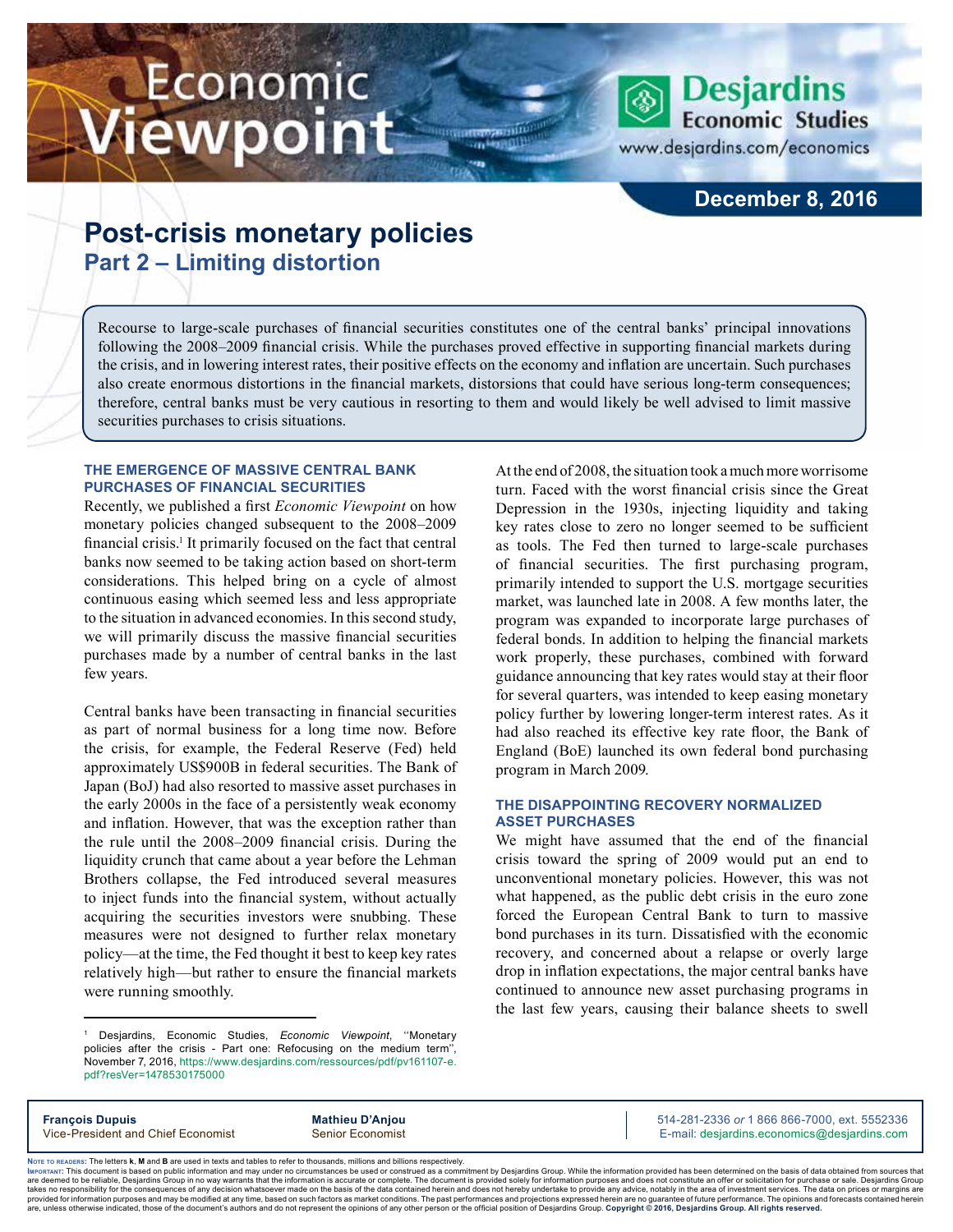

substantially (graph 1). In addition to representing further monetary policy easing, the unconventional measures were supposed to stimulate economic activity through other transmission mechanisms, in particular by way of higher financial asset prices and a lower currency. Some smaller central banks, like the Bank of Sweden, also resorted to asset purchases; others, like the Bank of Canada (BoC) officially added asset purchases to their arsenal,<sup>2</sup> although they have not yet used that instrument.



We might think that the central bankers' initial goal after the crisis would be to use all of their tools to their utmost over a short period to generate a strong economic recovery. In this scenario, the central banks would have then been able to normalize monetary policy quickly. In reality, the economic recovery has disappointed steadily in recent years, and inflation has generally remained too low. This prompted central bankers to announce ever more aggressive stimulus measures, which even led to negative rates in Europe and Japan.

Massive asset purchases were seen less and less as extraordinary measures, but rather as a more or less normal part of the central banks' arsenal. In a recent speech,<sup>3</sup> the Fed's Chair confirmed that large-scale purchases of financial securities were now a part of the monetary policy toolkit and could be used in the future, for example, when key rates have been lowered as much as possible. The BoC also used the argument about the potential for using asset purchases to justify keeping its inflation target at 2%.<sup>4</sup>

#### **DO SECURITIES PURCHASES DO MORE GOOD THAN HARM?**

At first glance, the soft economic recovery and persisting overly low inflation in the advanced economies could make us conclude that asset purchases are not effective monetary policy tools. However, the central banks seem convinced that the situation would have been a lot worse without the purchases.

Many serious studies<sup>5</sup> have examined the issue, generally concluding that asset purchases had a major impact on interest rates and the prices of other financial assets. The contrasting movements by stock markets and bond yields since 2010 is a good illustration of this phenomenon, in our opinion (graph 2). The conclusions regarding the benefits of quantitative measures for economic activity and inflation are not as clear. The BoE study cited above concludes that there are some indications that asset purchases temporarily boost activity and prices. However, these effects varied a great deal depending on the country and time period; quantitative measures seem more effective when the financial markets are struggling.



A final point of note that emerges from the BoE study is that quantitative purchases have substantial effects internationally. For example, the Federal Reserve's asset purchases inflated the value of financial assets internationally, in addition to triggering major adjustments in the currency market. Canada's experience is a good illustration of these international effects: our bond yields continued to fall in the post-crisis years, even though the BoC did not resort to quantitative measures.

The central banks have always been aware that financial securities purchases also had less positive consequences, for example, playing against households that needed

<sup>2</sup> Bank of Canada, *Framework for Conducting Monetary Policy at Low Interest Rates*, December 2015.

<sup>3</sup> Janet L. Yellen, *The Federal Reserve's Monetary Policy Toolkit: Past, Present, and Future*, August 26, 2016.

<sup>4</sup> Bank of Canada, *Renewal of the Inflation-Control Target*, October 2016.

<sup>5</sup> For example, Bank of England: QE: the story so far, *Staff Working Paper*  No. 624, Haldane, Roberts-Sklar, Wieladek and Young.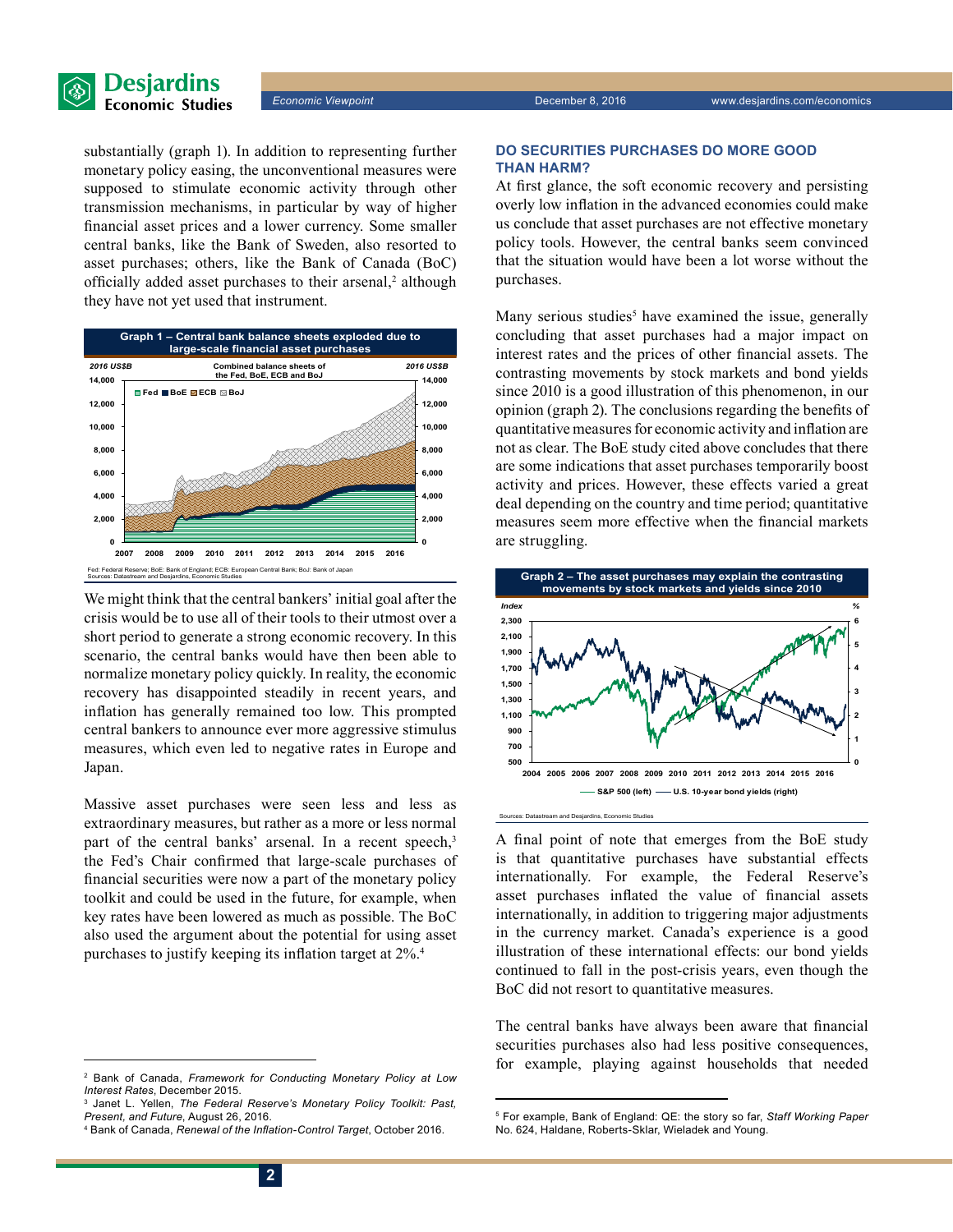**Desjardins Economic Studies** 

interest income and increasing the risk of financial bubbles. However, these negative effects seemed limited and were more than offset by the positive macroeconomic effects. Perceptions have started to change in the last few quarters, as more and more major actors, like the BoJ, are worried about the negative effects on financial stability and other things associated with overly low bond yields. The fact that, even though the economic recovery remains subdued, the global debt rate has shot up to a peak that dates back several decades (graph 3) could also be a worrisome consequence of maintaining unconventional monetary policies over an extended period.



#### **THE MEDIUM- AND LONG-TERM EFFECTS ON INFLATION ARE NOT CLEAR**

Outside periods of financial strain, central banks have primarily resorted to large-scale financial securities purchases in response to overly low inflation that is threatening to decrease inflation expectations. Among other things, the idea was to demonstrate that they remained determined to get inflation close to the target. However, these efforts did not prevent inflation expectations from declining, in general, until very recently (graph 4).



One problem is that movement by inflation expectations essentially depends on how economic agents interpret the actions of central banks. If an asset purchasing program announcement is seen as excellent news for the economy that will ensure good economic growth, people will start to expect higher inflation. However, if that announcement is construed as a response to a further erosion of the economy that suggests a longer period of economic stagnation, it could make expectations drop further.

The central banks' inability to raise inflation expectations by lowering interest rates is consistent with the neo-Fisherites' controversial theory.<sup>6</sup> They use the equation that states that a nominal interest rate is equal to the sum of a real interest rate plus the expected rate of inflation to assert that an interest rate cut could lead to a drop in inflation expectations. Many dismiss the theory out of hand, given that lower interest rates should stimulate economic activity and trigger inflation pressures. The neo-Fisherites' arguments are harder to reject over a longer-term horizon, however, when it is usually assumed that monetary policies have no impact on real interest rates. Without completely buying into neo-Fisherism, the central banks should realize that there is some contradiction in putting downside pressure on long-term bond yields while simultaneously hoping that people will expect higher inflation.

#### **IS ARTIFICIALLY INFLATING ASSET PRICES A GOOD STRATEGY?**

Beyond the matter of whether large-scale purchases by central banks do economic activity and inflation more harm than good, a much more fundamental question arises. What will the long-term consequences be of maintaining major distortions in the financial markets? The Fed has never denied that one way asset purchases could have positive impacts on the economy was by inflating the price of numerous financial assets. In addition to directly boosting the prices of some assets that are bought in large quantities, such purchases force other security holders to purchase other assets, which are often riskier, putting downside pressure on risk premiums, among other things. Moreover, the drop in bond yields may justify higher prices for all assets that provide investors with some return. In this context, the fact that the last few years have been very good for most classes of financial assets is no surprise.

<sup>6</sup> Stephen Williamson, *Neo-Fisherism A Radical Idea, or the Most Obvious Solution to the Low-Inflation Problem?* Federal Reserve Bank of St. Louis, July 2016.